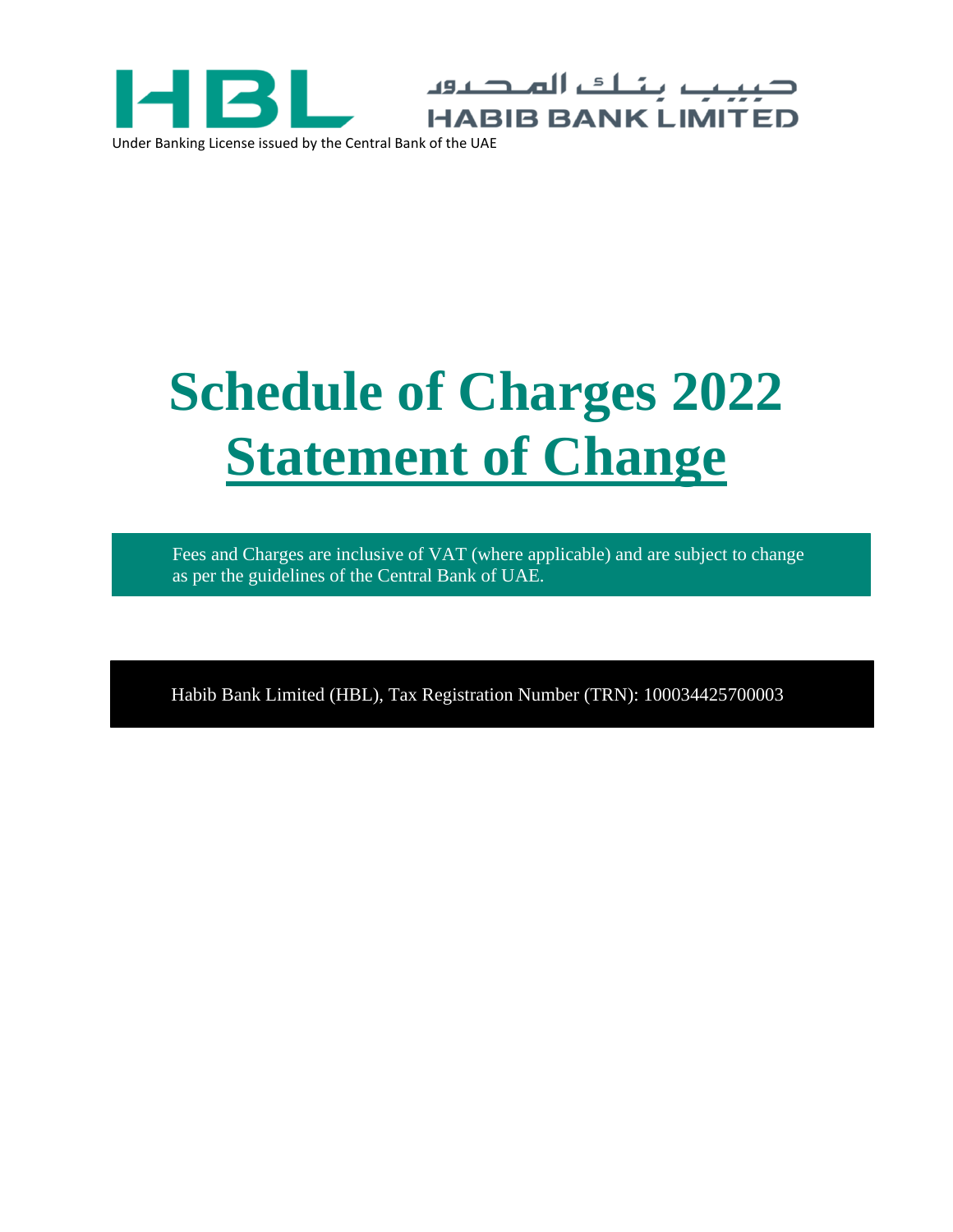

## **Schedule of Charges – Statement of Change**

## **Personal Banking**

| Section / Sub-Section                                                                           | 2021                                                                                                                                                                                                                                                                   | 2022                                                                                                                                                                                                                                                                                                                |
|-------------------------------------------------------------------------------------------------|------------------------------------------------------------------------------------------------------------------------------------------------------------------------------------------------------------------------------------------------------------------------|---------------------------------------------------------------------------------------------------------------------------------------------------------------------------------------------------------------------------------------------------------------------------------------------------------------------|
| 1.1 Account Services<br><b>Account Closure Fee</b>                                              | If the account is closed within one year from date of<br>$\overline{\phantom{a}}$<br>account opening: AED 105<br>If the account is closed after one year from date of<br>$\blacksquare$<br>account opening: AED 105<br>$\blacksquare$                                  | If the account is closed within six months from date of<br>$\overline{\phantom{a}}$<br>account opening: AED 105<br>If the account is closed after six months from date of<br>$\sim$<br>account opening: Free<br>Account Closure Certificate: Free<br>$\blacksquare$                                                 |
| Other transactions and<br>services related to account                                           | Courier charges for delivery outside UAE<br>As per recipient country and City and package weight<br>Minimum AED 157.50 Maximum AED 315                                                                                                                                 | Courier charges for delivery outside UAE<br>$\overline{a}$<br>As per recipient country and City and package weight<br>Minimum AED 210 or as per package weight                                                                                                                                                      |
| 1.3 Cheque Book / Cheque<br>/ Bankers Cheque /<br>Managers Cheque /<br>Demand Draft / Pay Order | 1st Cheque book of 25 leaves: Free                                                                                                                                                                                                                                     | 1st Cheque book of 10 leaves: Free<br>$\blacksquare$<br>Cheque received for clearing from other HBL Branch<br>$\overline{\phantom{a}}$<br>outside UAE: AED 105 per instrument<br>PDC dated cheques handling charges: AED 21 per<br>instrument<br>Withdrawal of PDC (before due date or before<br>presentment): Free |
| 1.6 Term Deposit                                                                                | Premature encashment of Term deposit: Up to 2%                                                                                                                                                                                                                         | Premature encashment of Term deposit: No charges,<br>$\blacksquare$<br>however prevailing rack rate of respective TDR<br>currency will apply                                                                                                                                                                        |
| 1.7 HBL e-services                                                                              | Mobile Banking app, Phone Banking, and IVR (Fee &<br>charges for transfers and payments, demand draft,<br>Cheque Book, Letters and advices, certificates, statement<br>and Fast Transfer remittance service will apply as defined<br>in the respective sections): Free | Mobile Banking app, Phone Banking, and IVR (Fee &<br>charges for transfers and payments, demand draft,<br>Cheque Book, Letters and advices, certificates,<br>statement and Fast Transfer remittance service will<br>apply as defined in the respective sections): As per<br>charges stated in respective sections   |
| 3) Car Loan                                                                                     | Late payment penal charges: Minimum AED 262.50<br><b>Maximum AED 525</b>                                                                                                                                                                                               | Late payment penal charges: Minimum AED 262.50                                                                                                                                                                                                                                                                      |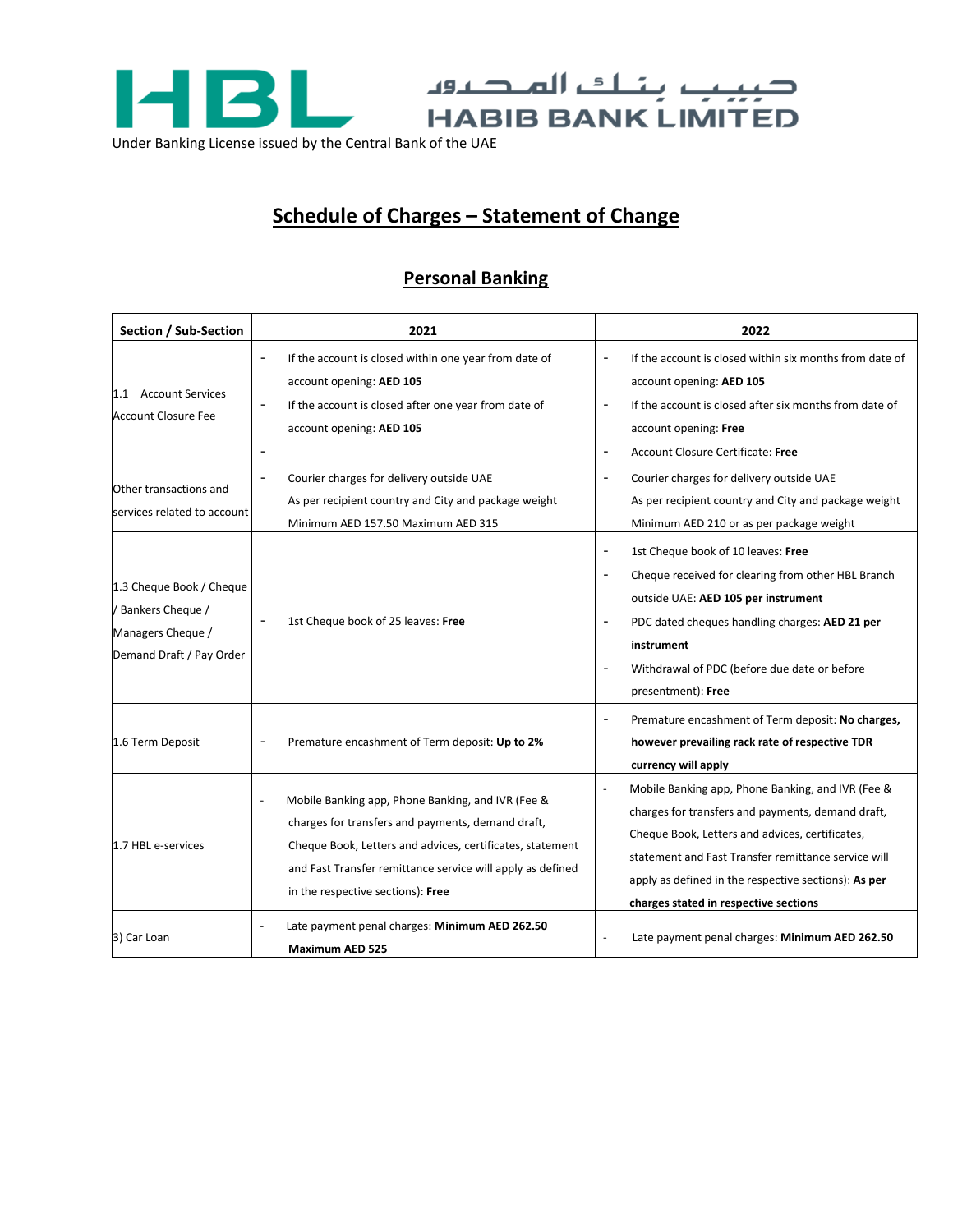

## **Business Banking**

| Section / Sub-Section                                        | 2021                                                                                                                                                                                                   | 2022                                                                                                                                                                                                                                                                |
|--------------------------------------------------------------|--------------------------------------------------------------------------------------------------------------------------------------------------------------------------------------------------------|---------------------------------------------------------------------------------------------------------------------------------------------------------------------------------------------------------------------------------------------------------------------|
| <b>Account Services</b><br>4.1<br><b>Account Closure Fee</b> | If the account is closed within one year from date of<br>۰<br>account opening: AED 210<br>If the account is closed after one year from date of<br>$\overline{\phantom{a}}$<br>account opening: AED 210 | If the account is closed within six months from<br>date of account opening: AED 210<br>If the account is closed after six months from<br>$\overline{\phantom{a}}$<br>date of account opening: Free<br>Account Closure Certificate: Free<br>$\overline{\phantom{a}}$ |
| 4.2 Term Deposit                                             | Premature encashment of Term deposit: Up to 2%<br>۰                                                                                                                                                    | Premature encashment of Term deposit: No<br>charges, however prevailing rack rate of<br>respective TDR currency will apply                                                                                                                                          |

## **Trade Finance**

| 5.1 Import | Documentary Credit Issuance (Minimum one quarter):<br>First AED 100,000 at 0.131% per month, First AED<br>100,000 onwards at 0.0656% per month) or (AED<br>367.50) whichever is higher | Irrevocable Documentary Credit Issuance Up<br>$\overline{\phantom{a}}$<br>to the balances of AED 100,000 or equivalent<br>in other currencies: A commission of 0.1313%<br>of the Credit value per month (minimum of<br>0.3939% for three months or AED 393.90,<br>whichever is higher). For each additional<br>month or part thereof commission of<br>0.1313% per month of the Credit value is<br>applicable.<br>Irrevocable Documentary Credit Issuance for<br>the balances in excess of AED 100,000 or<br>equivalent in other currencies: A commission<br>of 0.0656% per month (minimum of 0.1969%<br>covering a validity of three months). For each<br>additional month or part thereof,<br>Commission of 0.0656% per month of the<br>Credit value. |
|------------|----------------------------------------------------------------------------------------------------------------------------------------------------------------------------------------|--------------------------------------------------------------------------------------------------------------------------------------------------------------------------------------------------------------------------------------------------------------------------------------------------------------------------------------------------------------------------------------------------------------------------------------------------------------------------------------------------------------------------------------------------------------------------------------------------------------------------------------------------------------------------------------------------------------------------------------------------------|
|            | Other Documentary Credit amendments: AED 262.50                                                                                                                                        | Other Documentary Credit amendments: AED<br>$\overline{\phantom{0}}$<br>315                                                                                                                                                                                                                                                                                                                                                                                                                                                                                                                                                                                                                                                                            |
|            | Documentary Credit revalidation commission: 0.105%<br>per month or Minimum AED 367.50                                                                                                  | Documentary Credit revalidation commission<br>(If the LC is expired and HBL - UAE received<br>the presentation under the same): 0.105% per<br>month or Minimum AED 393.90                                                                                                                                                                                                                                                                                                                                                                                                                                                                                                                                                                              |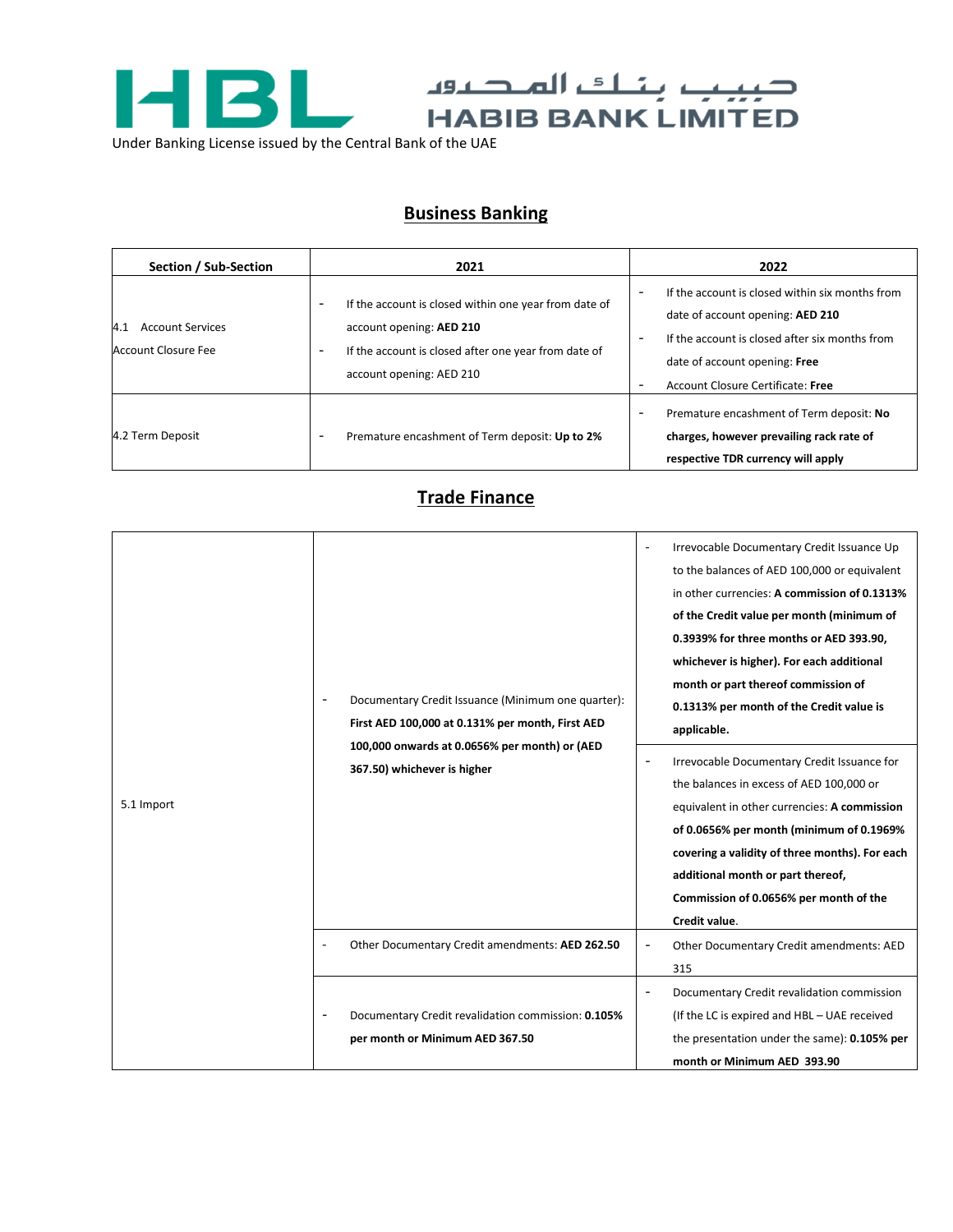

CHABIB BANK LIMITED

Under Banking License issued by the Central Bank of the UAE

|                                               | Issuance of Delivery order in absence of<br><b>AWB: AED 210</b>                                                         | Issuance of Delivery order in absence of<br><b>AWB: AED 315</b>                                                                                                                                                                                                                                                                                     |
|-----------------------------------------------|-------------------------------------------------------------------------------------------------------------------------|-----------------------------------------------------------------------------------------------------------------------------------------------------------------------------------------------------------------------------------------------------------------------------------------------------------------------------------------------------|
|                                               | Commission on Acceptance per month from date of<br>acceptance till maturity: 0.1313% per month or<br>Minimum AED 367.50 | $\overline{\phantom{a}}$<br>Commission on Acceptance per month from<br>date of acceptance till maturity: 0.1313% per<br>month or Minimum AED 393.90                                                                                                                                                                                                 |
|                                               | Our own acceptance discounting commission: AED<br>367.50                                                                | $\overline{\phantom{a}}$<br>Our own acceptance discounting commission:<br>AED 525 flat                                                                                                                                                                                                                                                              |
|                                               | Proceeds to be remitted from Foreign Currency<br>Account: 0.2625% or Minimum USD 105 equivalent                         | Settlement of document in whole or part, in<br>$\blacksquare$<br>the same currency as the relative document:<br>0.2625% or Minimum USD 105 equivalent                                                                                                                                                                                               |
| 5.2 Acceptance                                |                                                                                                                         | Transfer of Documents to other Bank:<br>$\overline{\phantom{0}}$<br>0.1313% flat or Minimum AED 315                                                                                                                                                                                                                                                 |
|                                               | Transfer of Documents to other Bank: AED 210                                                                            | Release of documents free of payment<br>basis: 0.1313% flat or Minimum AED 315                                                                                                                                                                                                                                                                      |
|                                               | Accepted DA Bill of Exchange Returned unpaid:                                                                           | DA Document acceptance commission: AED<br><b>105 flat</b><br>Accepted DA Bill of Exchange Returned<br>$\overline{\phantom{a}}$                                                                                                                                                                                                                      |
|                                               | <b>AED 210</b>                                                                                                          | unpaid: 0.1313% flat or Minimum AED 315                                                                                                                                                                                                                                                                                                             |
| 5.4 Export                                    | Other amendments: AED 315 Flat                                                                                          | Other amendments (Under Transferred<br>$\overline{a}$<br>Documentary credit and Assignment of<br>proceeds): AED 315 Flat<br>Settlement of proceeds in whole or part, in<br>$\overline{\phantom{a}}$<br>the same currency as the relative document:                                                                                                  |
| 5.5 Outward documentary<br>collections        | Proceeds to be credited in Foreign Currency Account:<br>0.2625% or Minimum USD 105                                      | 0.2625% or Minimum USD 105 equivalent<br>Settlement of proceeds in whole or part, in<br>$\overline{\phantom{a}}$<br>the same currency as the relative document:<br>0.2625% or Minimum USD 105 equivalent<br>Outward Documentary collection released on<br>$\overline{\phantom{a}}$<br>a free of payment basis: 0.1313% or Minimum<br><b>AED 315</b> |
|                                               | Follow-up / Reminder: AED 105                                                                                           | Amendment to collection instructions: AED<br>$\overline{\phantom{a}}$<br>105 flat                                                                                                                                                                                                                                                                   |
|                                               | Documents Returned Unpaid: AED 105<br>$\overline{a}$                                                                    | Documents Returned Unpaid: AED 105 flat<br>$\overline{\phantom{a}}$                                                                                                                                                                                                                                                                                 |
| 5.7 Discounting / Purchasing /<br>Negotiation | Proceeds to be credited in Foreign Currency Account:<br>0.2625% or Minimum USD 105                                      | Settlement of proceeds in whole or part, in<br>$\overline{\phantom{a}}$<br>the same currency as the relative document:<br>0.2625% or Minimum USD 105 equivalent                                                                                                                                                                                     |
| 5.9 Letter of guarantee                       | Guarantee issuance: 1.575% p.a. pro-rata basis for<br>minimum one quarter or minimum AED 315                            | Guarantee issuance: A commission of 1.575%<br>$\overline{\phantom{a}}$<br>p.a. of the guarantee amount (minimum one                                                                                                                                                                                                                                 |